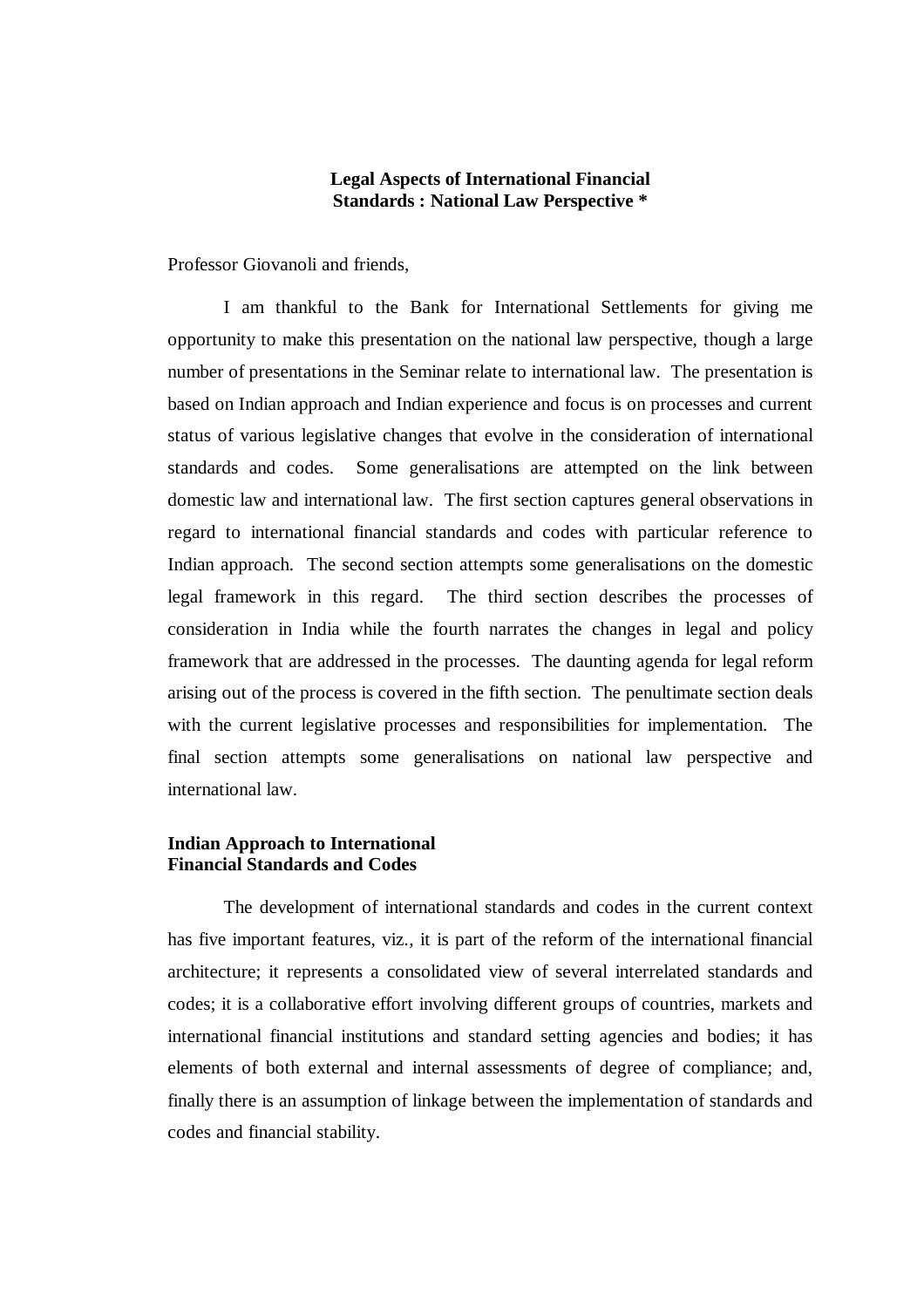There are several reasons for the widespread interest in international financial standards and codes. Among them, the most notable are the increasing cross-border flows; improvements in technology making such capital flows faster thereby enhancing both efficiency and hard behaviour; large private corporate entities operating significant resources, particularly, highly leveraged institutions impacting on both efficiency and stability, and the large institutional funds such as pension funds and mutual funds replacing to some extent the severely supervised banks' dominance in the financial intermediation in a relatively closed economy. In such a situation, public policy has every reason to minimise systemic risks by encouraging, to the extent desirable, transparency of operations and uniformity in definitions to minimise risks of misunderstandings among the participants.

The extent of relevance of international financial standards and codes, the task of implementation and the legal as well as other processes by which these standards are implemented would necessarily depend on the country concerned. For example, in India, the major challenge in designing and implementing the standards has been to chart a course of financial sector related reform in the domestic arena, which ties up closely with the overall economic reform. At the same time, the need for gradual harmonising with international standards has to be kept in view. Further, in taking a global view and charting domestic reforms, there is need for built-in flexibility. The implementation of international standards involves a virtual paradigm shift say, from a strong centralised planning system (where the objectives are pre-determined and Fabian socialism dominated along with suspicion of markets) to a system where contracts, prices and well defined inter-institutional relationships work. The legal framework built on the socialist principles is being reformed and standards and codes become a part of such changes.

While there is a strong case for considering international best practices, to the extent they exist and are perceivable, there are several reasons to be circumspect about the role of standards and codes as primary instruments of enhancing international financial stability. The recent efforts have focussed on measures mainly designed to discipline debtor countries. While it is conceded that all the reforms that are being prescribed have their merits, there is an overriding presumption in the prescriptions that the causes of the crisis rests primarily with policy and institutional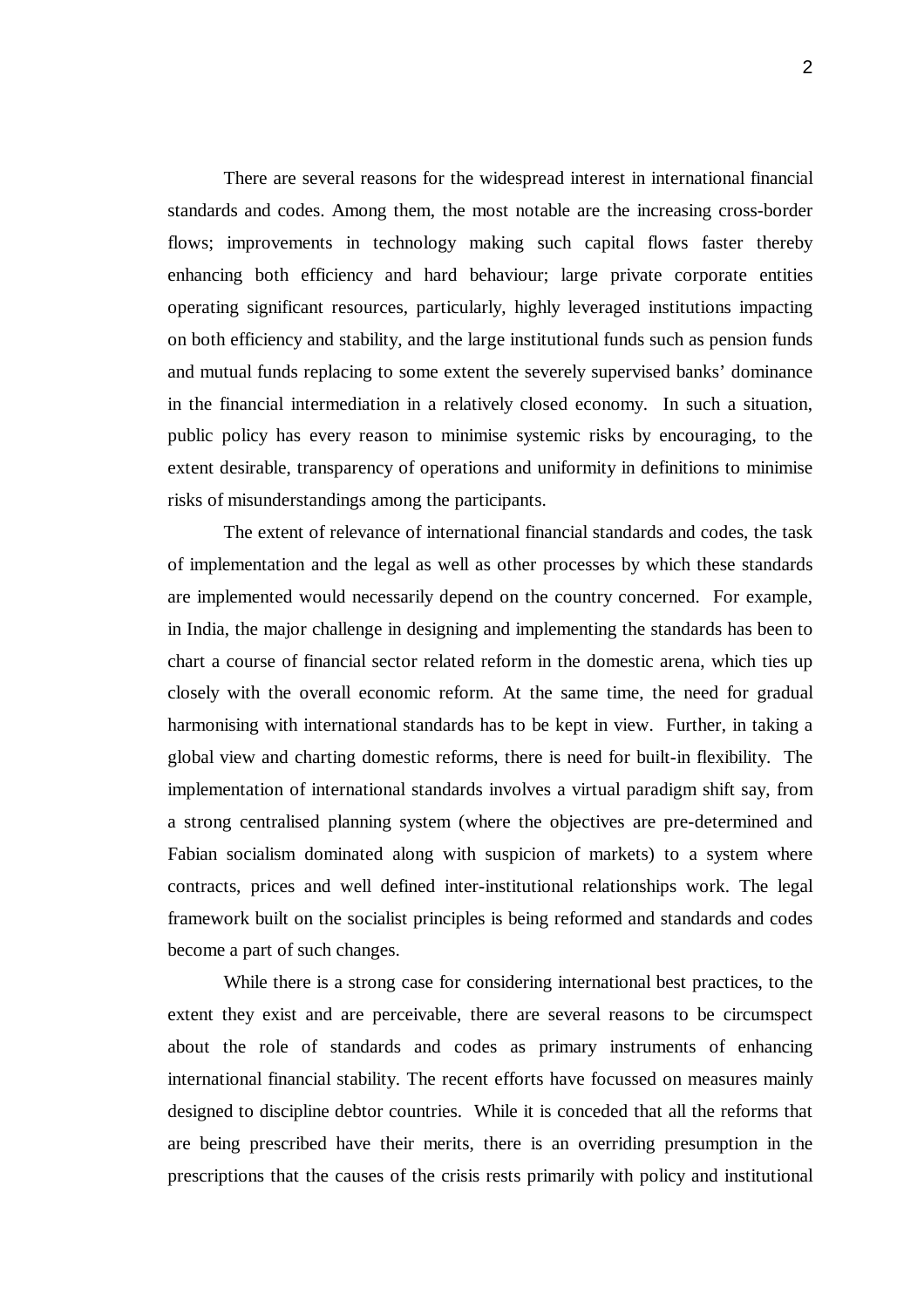weaknesses in the debtor countries and hence place the onus of responsibility of reform on the debtors. The obligations contained in the standards and codes seem to reflect the view that the main flaws in the system for international capital movements are to be found in recipient countries which should thus bear the burden of adjustment needed to prevent or contain financial crisis. The UNCTAD Report (2001) states: "the reform process rather than focussing on international action to address systemic instability and risks has placed emphasis on what should be done by national institutions and mechanisms. Even in this regard, it has failed to adopt an evenhanded approach between debtors and creditors. Thus, it seems as if standards and codes are being pressed upon developing countries to improve transparency and disclosure without corresponding obligations for disclosure by financial institutions and hedge funds".

The link between implementation of standards and codes and financial stability by itself is neither theoretically established nor backed by sufficient empirical evidence though on the basis of first principles and judgement, the linkage between the two elements is apparent. Despite the apparent emphasis on their voluntary adoption, there is a danger that incentives and sanctions linked to standard setting will become features of IMF surveillance and conditionality. In such a scenario, publication of information on the compliance status, particularly the information presented in the ROSC reports, is fraught with the danger of classifying the countries into performers and non-performers. Even when the international agencies associated with the work on standards and codes may not intend so, once the information is disseminated, it is possible that credit rating agencies may assign country ratings on the basis of the levels of achievement of standards.

Briefly stated, the recent international initiatives in regard to standards and codes provide at best a partial solution to the problems of existing international financial architecture. Furthermore, in the context of a crisis, they provide solutions at domestic level for issues that may often originate outside the country. Finally, they do not assure international financial stability although they may contribute to it. Yet, there are several reasons why public policy and national authorities need to focus on the international standards and codes and these reasons centre around both efficiency and stability of financial sector in the country. In this context, a desirable approach to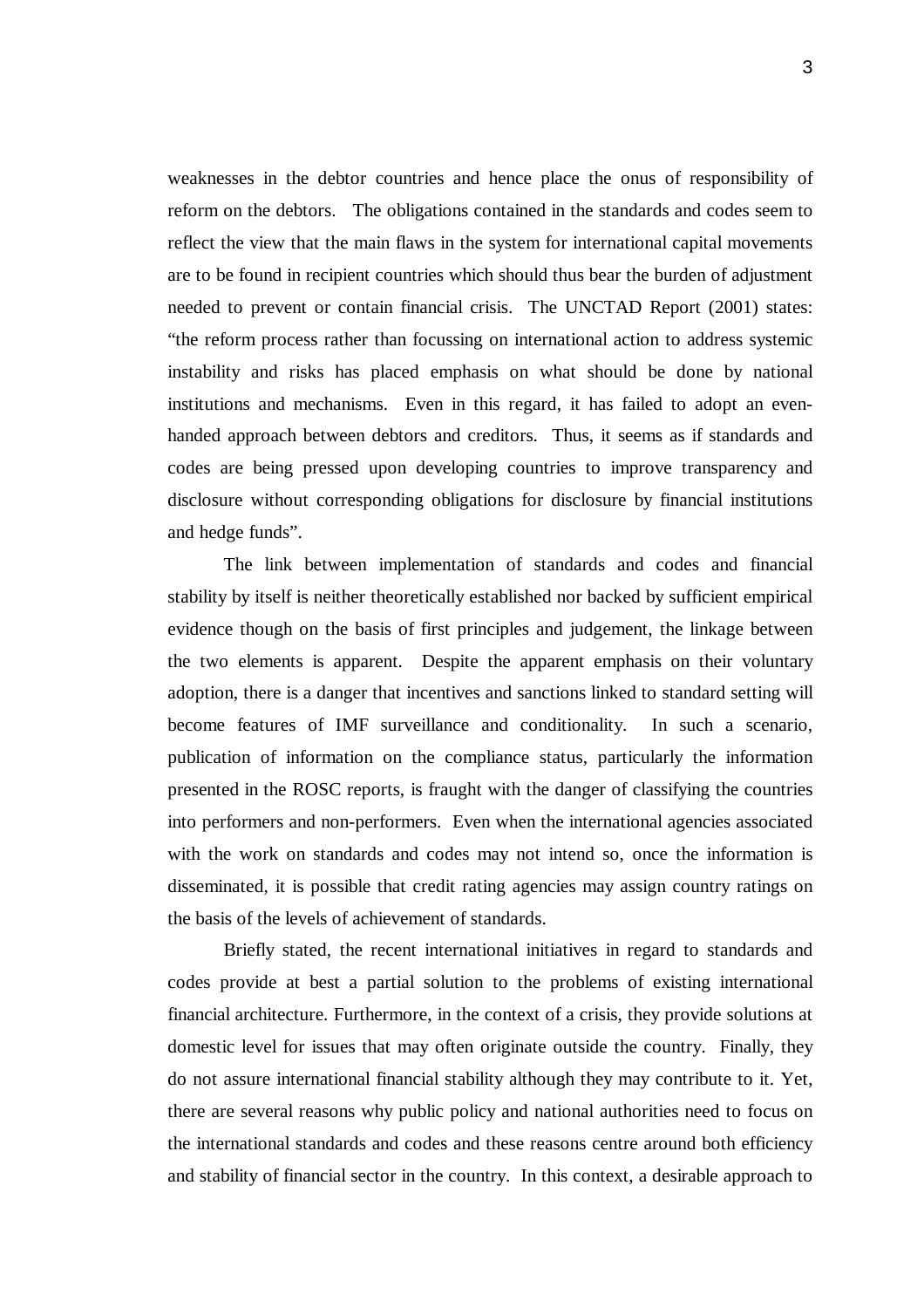the consideration of international standards and codes can be explored in national interest.

Although the standards have evolved in the context of international stability, they have enormous efficiency-enhancing value by themselves. Standards by themselves may be presumed to be, *prima facie,* desirable, and it is, therefore, in the national interest to develop institutional mechanisms for consideration of international standards. Thus, the implementation of standards needs to be given a domestic focus with the objectives of market development and enhancing market efficiency. Often, there are significant differences among the standards adopted, as in the case of accounting, and in any case, mere existence of a set of codes does not guarantee either transparency or integrity of the institutions concerned and transactions - a matter amply illustrated by the recent events involving Enron and Arthur Anderson. Many standards keep evolving and it is important to keep a close track of development in these areas. It also needs to be recognised that the process is evolutionary and say two years down the line, present standards themselves can change, in degree and detail though not in kind.

## **Role of Domestic Legal Framework**

It may be possible to classify the standards in a conceptual framework under three broad elements, viz., technical, policy and socio-cultural. Standards like SDDS, accounting and auditing, and supervision may be classified as purely technical and, therefore, easily amenable to implementation. Standards on monetary and financial policies, fiscal transparency and securities regulation have certain policy implications and would form an integral part of the economic reform process in many developing countries. The changes in these areas depend on timing, sequencing and complementarity in related areas and availability of institutional, technological and legal infrastructure. Nevertheless, while it is desirable to adopt these standards as soon as possible, it actually boils down to an issue of managing policy reforms in a non-disruptive fashion. Finally, standards in the areas of corporate governance, insurance and to a certain extent, insolvency and bankruptcy practices take a sociocultural dimension and pose challenges of design, adoption and implementation.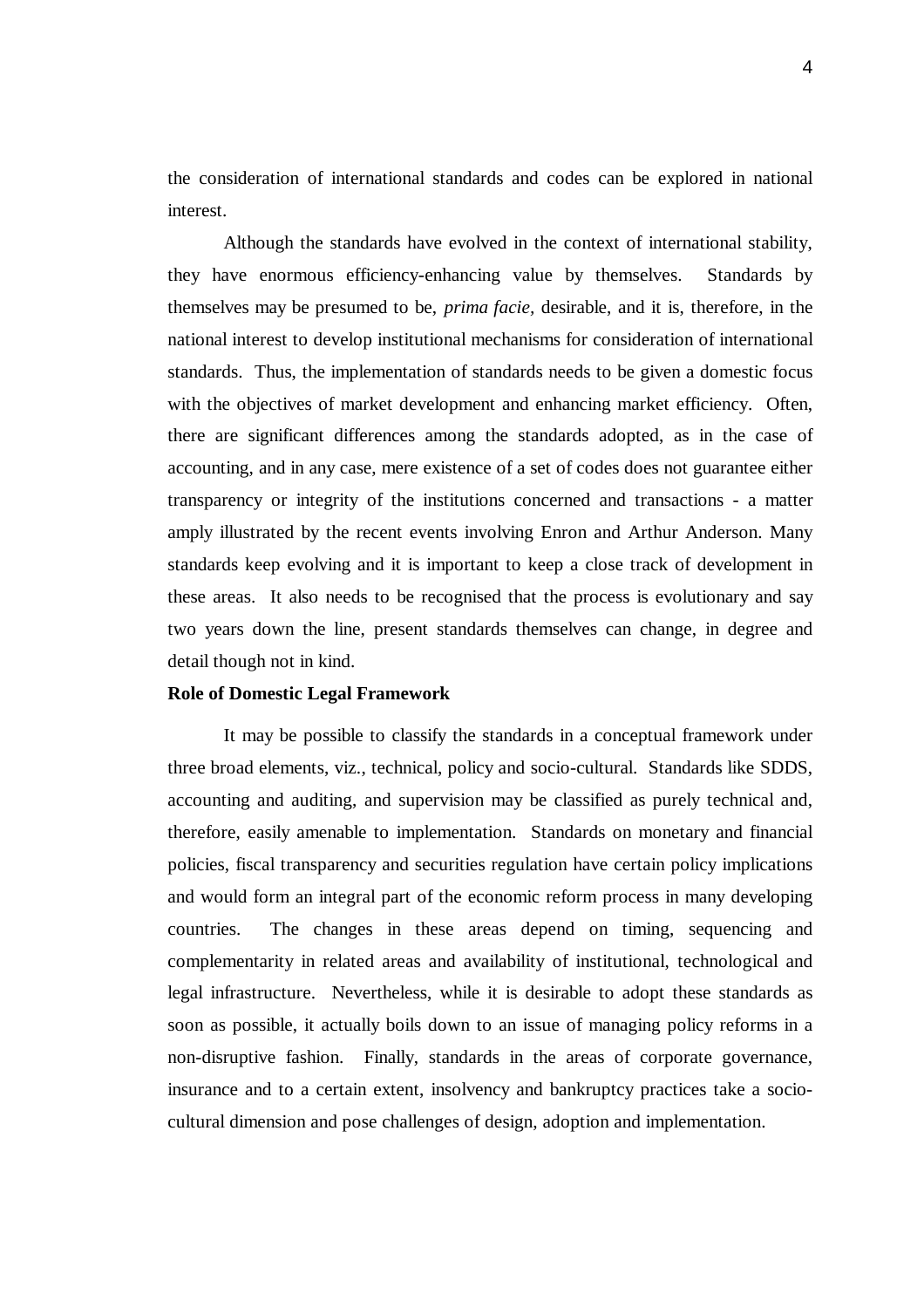It would thus follow that the scope and need for reviewing legal framework will vary depending on whether it is technical, policy- oriented or socio-cultural. In technical issues, legal framework should not be prohibiting appropriate standards, while policy should enable, and procedures ensure their adaptation. The policyoriented standards have significant link with conduct of policy and legal framework may either enable or even assure policies that are consistent with international standard. Those with predominant socio-cultural dimension would need significant legal backing, policy and procedural elements. In other words, legal framework is of significance in varying degrees among different standards and codes.

It is also possible to attempt a construct of the link between transparency and macroeconomic policy. Good macroeconomic policy and good standards is perhaps an ideal situation for a country. Good macroeconomic policy and poor transparency though not ideal is perhaps not risky by itself. Bad macroeconomic policy and good transparency has large elements of risk and warrants change in policy before launching into transparency. The most risky combination perhaps is bad macroeconomic policy and bad standards. In a more dynamic sense, it can be argued that transparency provides incentives to adopt good macroeconomic policies.

In this background, it is necessary to make it clear that a legal framework can address the issue of transparency, and for that matter codes, in a variety of ways. First, it may be possible to ensure adoption of such standards and codes within the existing legal framework. The issue would be whether such compliance be made mandatory by law or the disclosure of the extent and nature of compliance be mandated by law. Second, legal framework may have to be put in place to enable compliance as and when considered appropriate. Third, legal framework could mandate compliance but from a date to be specified. In fact, role of delegated legislation in the legal framework needs to be explored in the context of standards and codes that keep evolving and need adoption. Fourth, legal framework could provide for institutional arrangements that would assure a continuous basis for compliance. Finally, legal framework may enable or mandate independent regulatory bodies that happen to be relevant for the purpose to ensure compliance.

While transparency and financial stability appear fundamentally complementary, there could be a trade-off at some point. Therefore, codes should be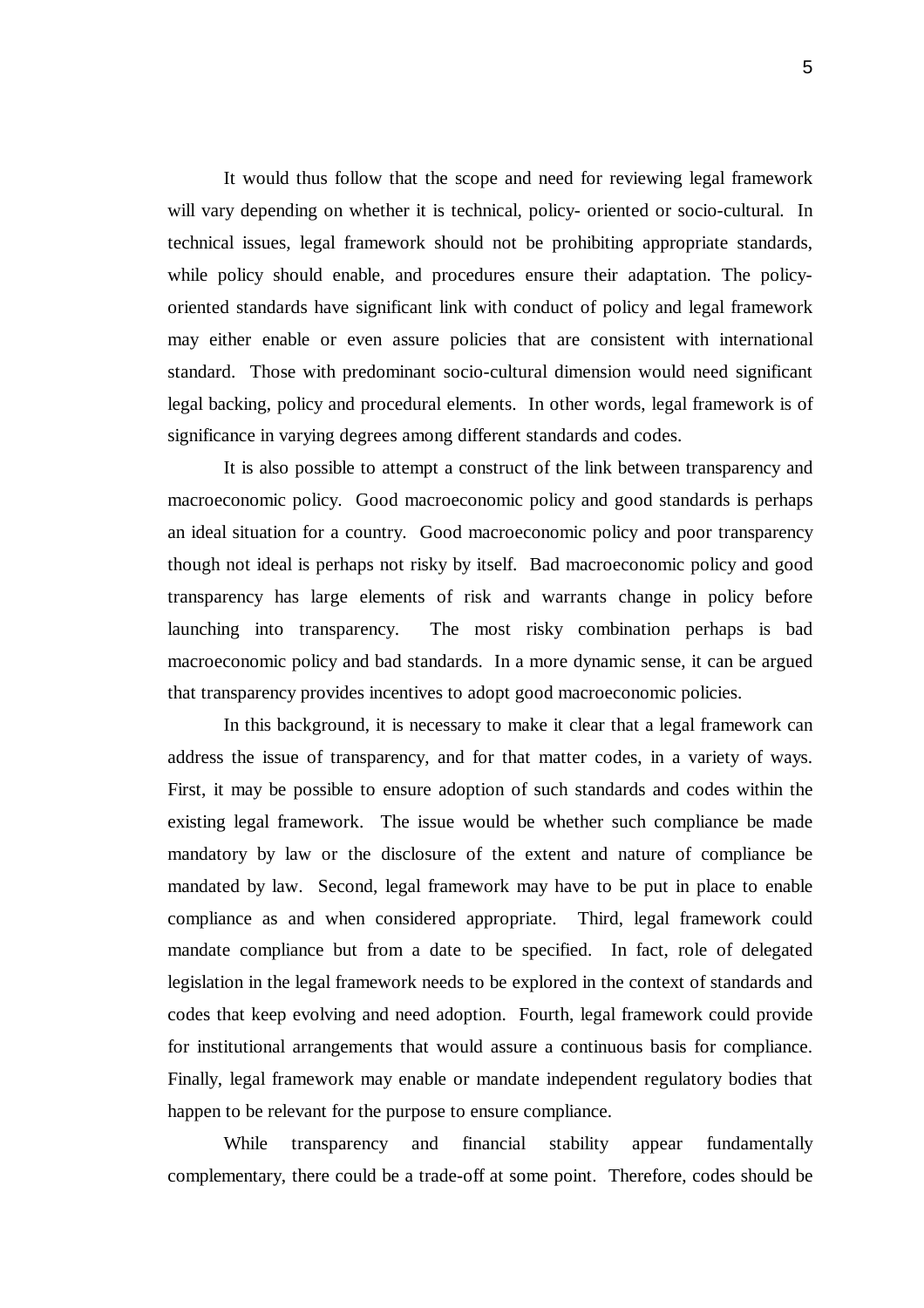treated as milestones and the exact manner and timing of dissemination of information including the structure of reporting should depend not only on constitutional, legal and institutional mechanisms but also the likely impact of dissemination on the financial sector soundness and stability in a given context.

Many codes emphasise legislative provisions in a concrete manner and legislation provides the shield or back up for such actions. The emphasis should be to promote a general effort to improve legislative provisions and it is necessary to recognise that the process of legislation is time consuming and complex. While it is essential to recognise the importance of legislation, given its complexity, it is essential to appreciate that sound practices also could be as satisfactory. For example, in India, several regulatory prescriptions in respect of banks' investment in Commercial Paper brought about changes in the money market though legal framework did not provide for mandating such prescriptions on all the participants. Broadly speaking, the legal framework is one element of set of actions that should be considered in regard to public policy on the issues of adoption of transparency and codes. The others relate to actual conduct of policy and detailed procedures. In fact, apart from critical roles for different regulations, there is a significant role for self-regulatory bodies in matters relating to documentation, common procedures and promoting market discipline in favour of best practices. In brief, the need for, scope of, and limits to the legal framework should be explicitly and continuously appreciated.

The emphasis on the implementation of standards and codes and accountability thereof is still heavily concentrated in the official sector. An optimal balance between regulation and competitive efficiency in the financial system and markets can be achieved only with equal emphasis on responsibility and accountability of the private sector. The focus of IMF is also with regard to codes mostly in respect of regulators and not so much with private sector. International accounting standards and standards set by securities market associations are, no doubt, expected to cover issues relating to private sector market participants. Every effort should be made to recognise and correct the asymmetry in considering legal framework.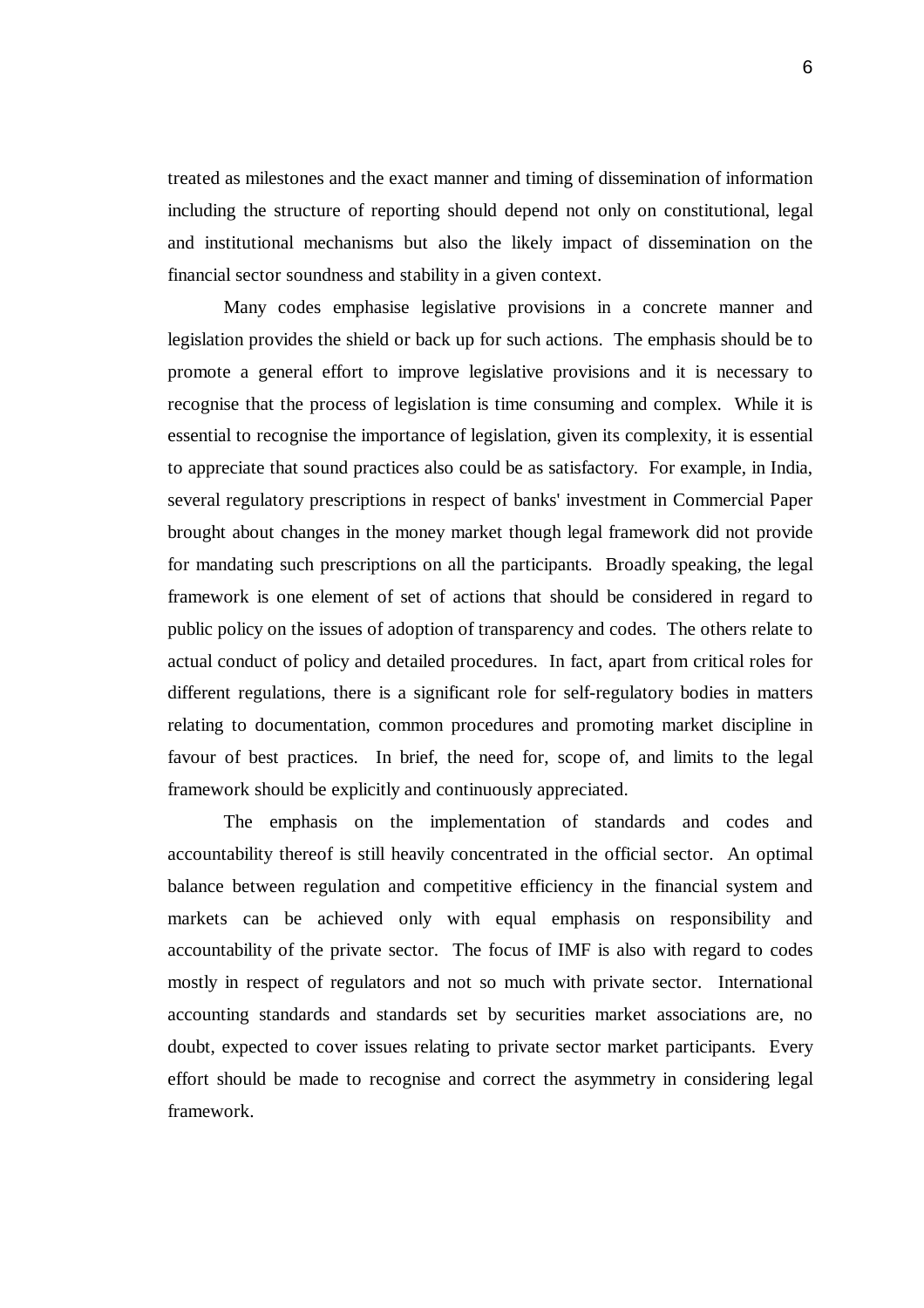## **Processes**

Inspired by own reflection on the subject and the likely gains from implementation of international financial standards, the Reserve Bank, in consultation with the Government, constituted a high level Standing Committee on International Financial Standards and Codes in December 1999. The terms of reference of the Committee entrusted it with the task of monitoring developments in global standards and codes and assessing aspects of their applicability to the Indian financial system. The Committee was, *inter alia,* required to reach out its Reports to a wide range of audience including relevant public and financial sector organisations and institutions to sensitise public opinion and create awareness in different subject areas. The approach of the Committee, therefore, was unique as it recognised public consensus and concord as essential precursors to facilitate a voluntary adoption rather than merely mechanical compliance.

The Standing Committee formed Advisory Groups in ten different subject areas in the financial system by drawing intellectual resources in the form of groupings of eminent non-official experts. The Advisory Groups were entrusted with the task of studying, in detail, (a) the present status of applicability, relevance and compliance of standards and codes, (b) reviewing the feasibility of compliance and the time-frame over which it could be achieved, given the prevailing legal and institutional practices, comparing levels of adherence in India, vis-à-vis in industrial countries and emerging economies, and (c) to chalk out a course of action for achieving the best practices.

The ten different core subjects areas identified by the Standing Committee corresponds to the official list of codes suggested by the Financial Stability Forum (FSF) for implementation. These were : Transparency in Monetary and Financial Policies, Data Dissemination, Payments and Settlement Systems, Banking Supervision, Securities Market Regulation, Accounting and Auditing, Fiscal Transparency, Insurance Regulation, Bankruptcy Laws and Corporate Governance. At this juncture, the Committee, however, did not consider the set of codes on market integrity as fortified in the 40 recommendations of the Financial Action Task Force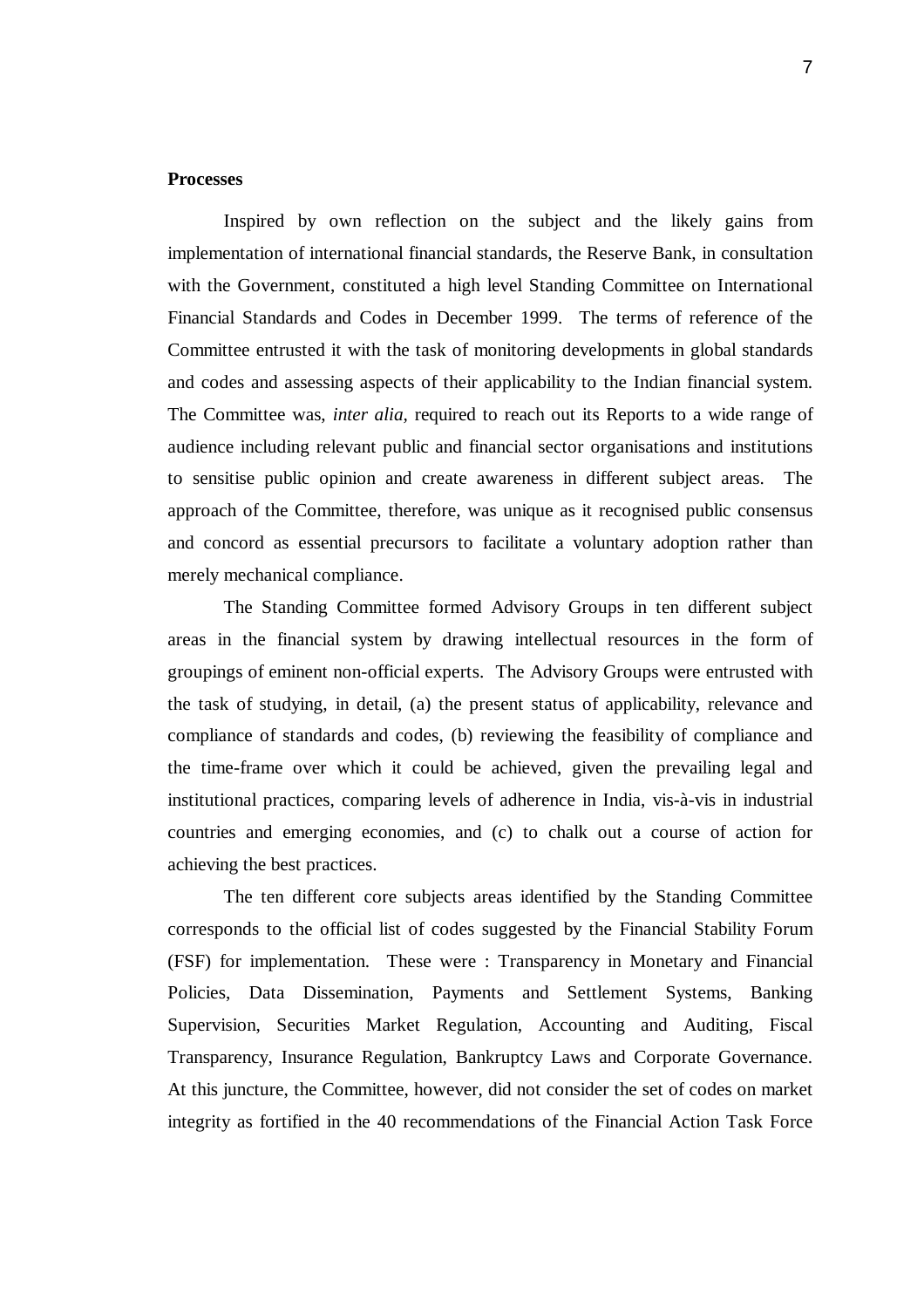(FATF), though a technical report commissioned on the subject has been finalised presently.

All Advisory Groups of experts had the option of interacting amongst themselves on matters of overlapping or common concerns to evolve a consensus approach. The Advisory Groups also had the option to include officials from regulatory and Government organisations as special invitees to discuss and understand the prevailing position in the relevant standards and codes, for bringing improvements in the existing practices. They also had the benefit of deliberations with market participants, members from professional bodies as well academics. The arrangement afforded the Advisory Groups an independent or impartial status and prompted a critical evaluation of the relevance and compliance with each of the aforesaid standards and codes. The work of the Advisory Groups in some cases happened to continue alongside similar subjects addressed by groups constituted by the Government or other regulatory bodies. In any case, the work of the Advisory Groups was considered unprejudiced and non-intrusive to any such official or non-official initiatives taken by others. The Advisory Groups were requested to take cognisance of these parallel efforts and to provide inputs, wherever necessary. All ten Advisory Groups have already submitted their reports to the Standing Committee. The Standing Committee has made efforts to disseminate these Reports as widely as possible including their expeditious posting to the Reserve Bank website. The Committee has also requested the Advisory Groups to organise seminars for creating awareness and concretising views on recommendations. The Committee would also take up regular annual review of the status and progress regarding compliance with, and implementation of standards and codes and submit it to the Ministry of Finance.

## **Changes in Legal and Policy Framework**

The implementation of the recommendations of Advisory Groups in relevant sectors would require a co-ordinated approach based on elements of consensus, incentives, technical support, resources and encouragement to concerned institutions and regulatory bodies. Broadly speaking, the recommendations of Advisory Groups can be categorised into three levels, viz., requiring (a) constitutional, (b) legislative and (c) procedural and policy changes. Quite a number of recommendations require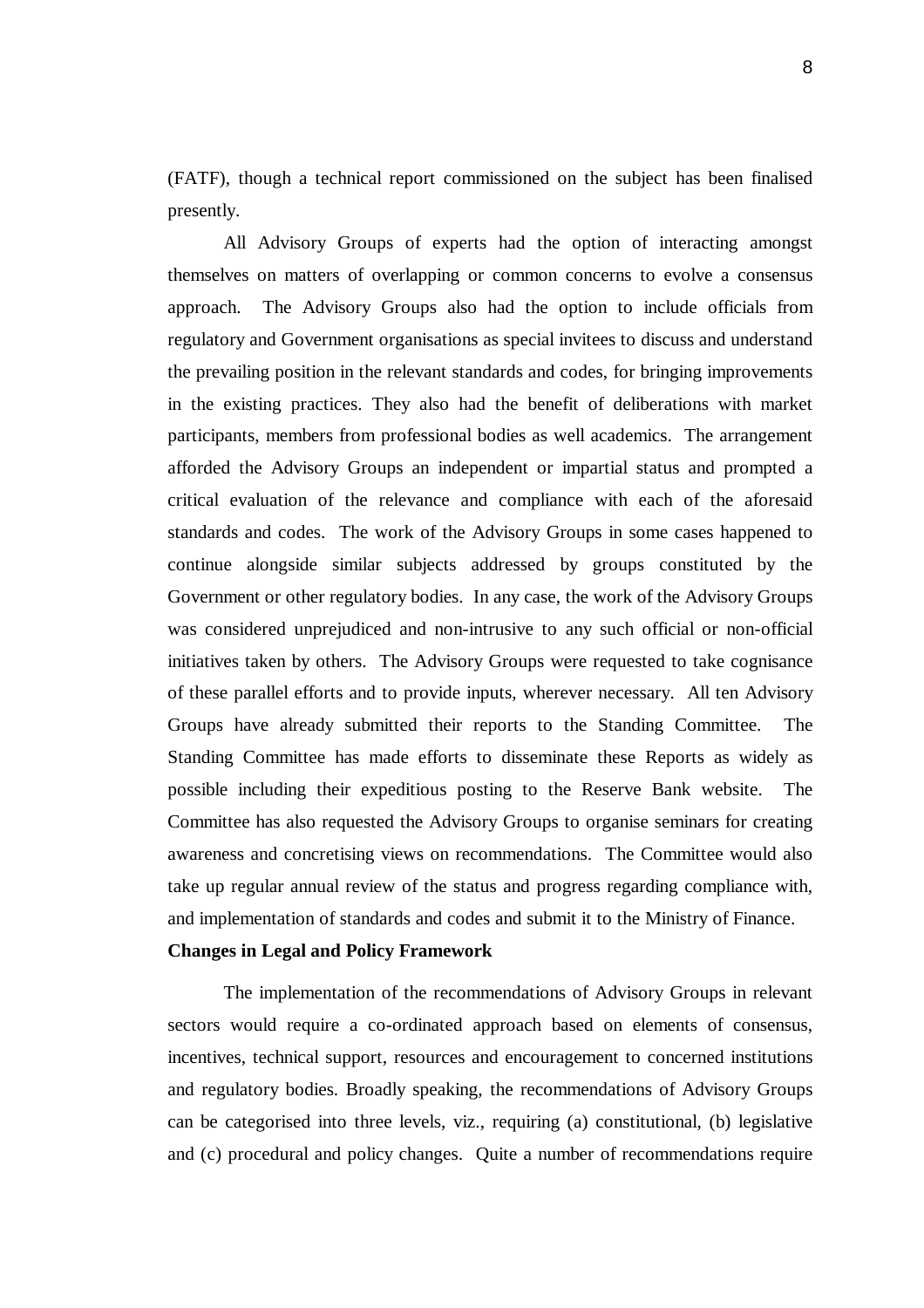new legislative enactments or amendments to existing laws, while several others could be implemented by making appropriate changes in the existing policy and procedures under the powers vested to relevant bodies under the law. A few recommendations could also require changes in the Constitution of India. Some of the issues pertaining to the financial system are also being addressed by the National Commission to Review the Constitution. Of these changes, amendments to the legal framework of the country assume utmost importance as they institutionalise changes as formal laws with parliamentary endorsement and, therefore, provide clear-cut mechanisms for enforcement.

There are several overlaps in the recommendations of Advisory Groups with concomitant relevance for legislative changes keeping in view such overlaps. Some of the notable overlaps are between (a) Monetary and Financial Policies and Fiscal transparency; (b) Corporate Governance and Banking Supervision; (c) Payment and Settlement System and Securities Market Regulation; (d) Accounting and Auditing and Banking Supervision. The issues of regulatory overlap were highlighted by several Advisory Groups which has a bearing on the policy and procedures though not on legal framework as such.

## **Daunting Agenda for Legal Reform**

The Reports of Advisory Groups have identified several areas requiring legislative actions to ensure enhancement in standards and codes relating to financial sector. The agenda arising out of the reports is daunting as will be clear from the description below.

First, the improvements suggested by the Advisory Group on Payment and Settlement System would necessitate amendments to Reserve Bank of India Act and Banking Regulation Act. While a new enactment viz. The Payment Systems Regulation Act may also be needed, the implementation of the rest of the recommendations would require notification of Regulations under all the above enactments as well as in the Information Technology Act and the Indian Contract Act.

Second, on matters covered by the Advisory Group on Banking Supervision, amendments and appropriate notifications under Reserve Bank of India Act and Banking Regulation Act would suffice.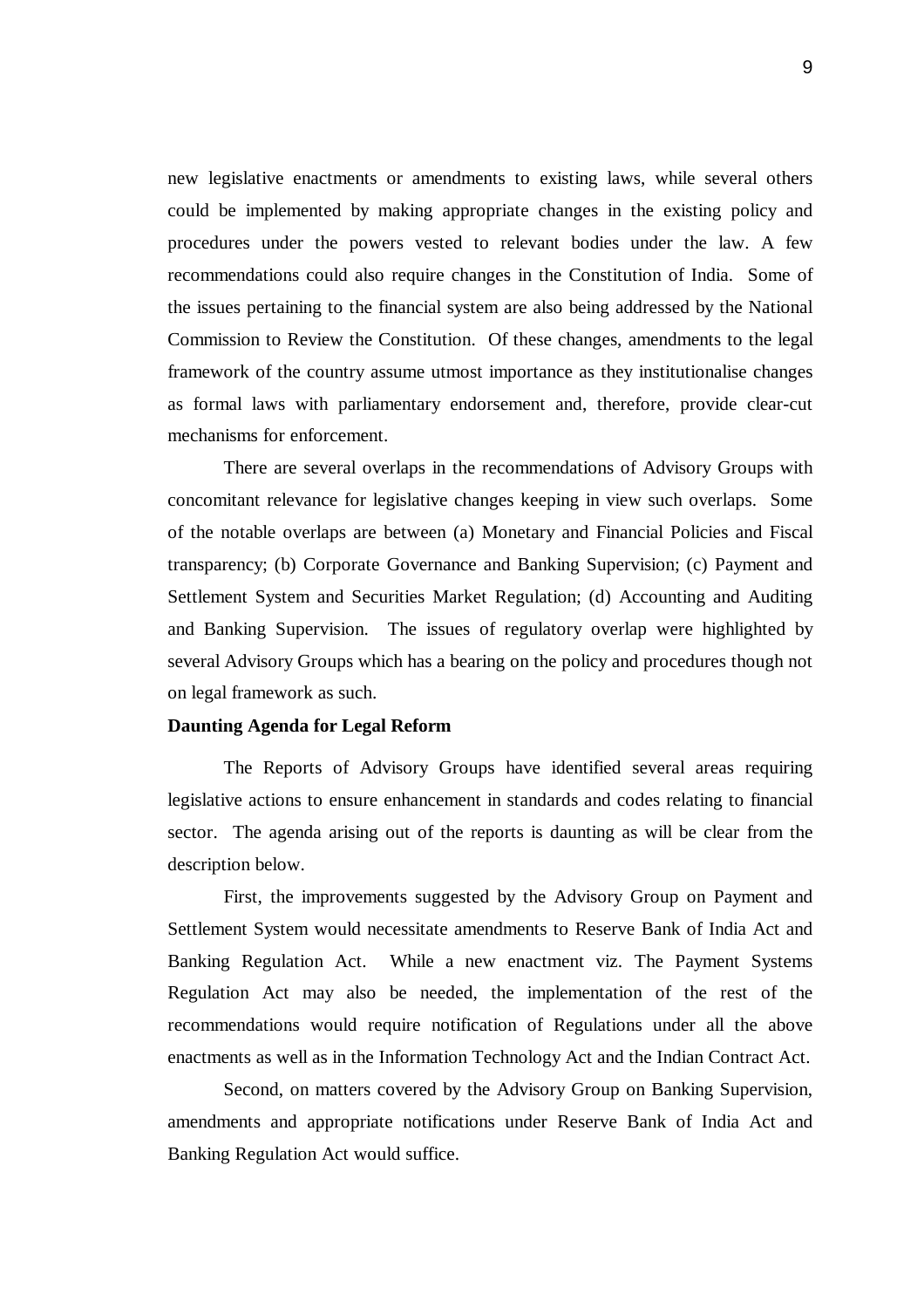Third, in respect of Securities Market Regulation, amendments are needed in respect of Securities Exchange Board of India Act; Unit Trust of India Act, and The Companies Act. It may also be desirable to consider a new enactment to deal with financial frauds. Several policy and procedural changes would, no doubt, be needed by the Securities Regulator. The self-regulatory bodies are also required to enunciate Code of Conduct and best practices in securities transactions.

Fourth, in respect of the Report of Advisory Group on Transparency in Monetary and Financial Policies, a possible amendment to Constitution of India was expressed in the context of an ongoing review by a National Commission. More important, several amendments to Reserve Bank of India Act and Banking Regulation Act supplemented by policy and procedural changes on the part of RBI and Government of India would be essential.

Fifth, the Report of Advisory Group on Corporate Governance covers a wide spectrum of institutions and practices warranting actions in three broad areas. Amendments in Companies Act accompanied by stipulations in regard to listing agreements of Stock Exchanges by securities regulators would address the set of issues governing private shareholders in corporates in general. Amendments in Banking Regulation Act and other statutorily established but Government-owned financial intermediaries, especially public sector banks would be needed to bring entities in financial sector under the overall best practices for corporate governance, especially in financial sector. In regard to several other government owned enterprises also, there may be need for amendments in Memorandum and Articles of Association, and in some cases the special laws that may govern their establishment and functioning. In any case, substantial changes would also be needed in the management practices and relationship between Government and the entities concerned where both Government and private shareholders co-exist.

Sixth, the Advisory Group on Fiscal Transparency took account of the ongoing efforts to enact a Fiscal Responsibility and Budget Management Bill, and expressed that such an enactment would fulfil most of the requirements of transparency, when supplemented by appropriate rules and regulations, under the proposed legislation. There is also a reference to proposed amendments to Reserve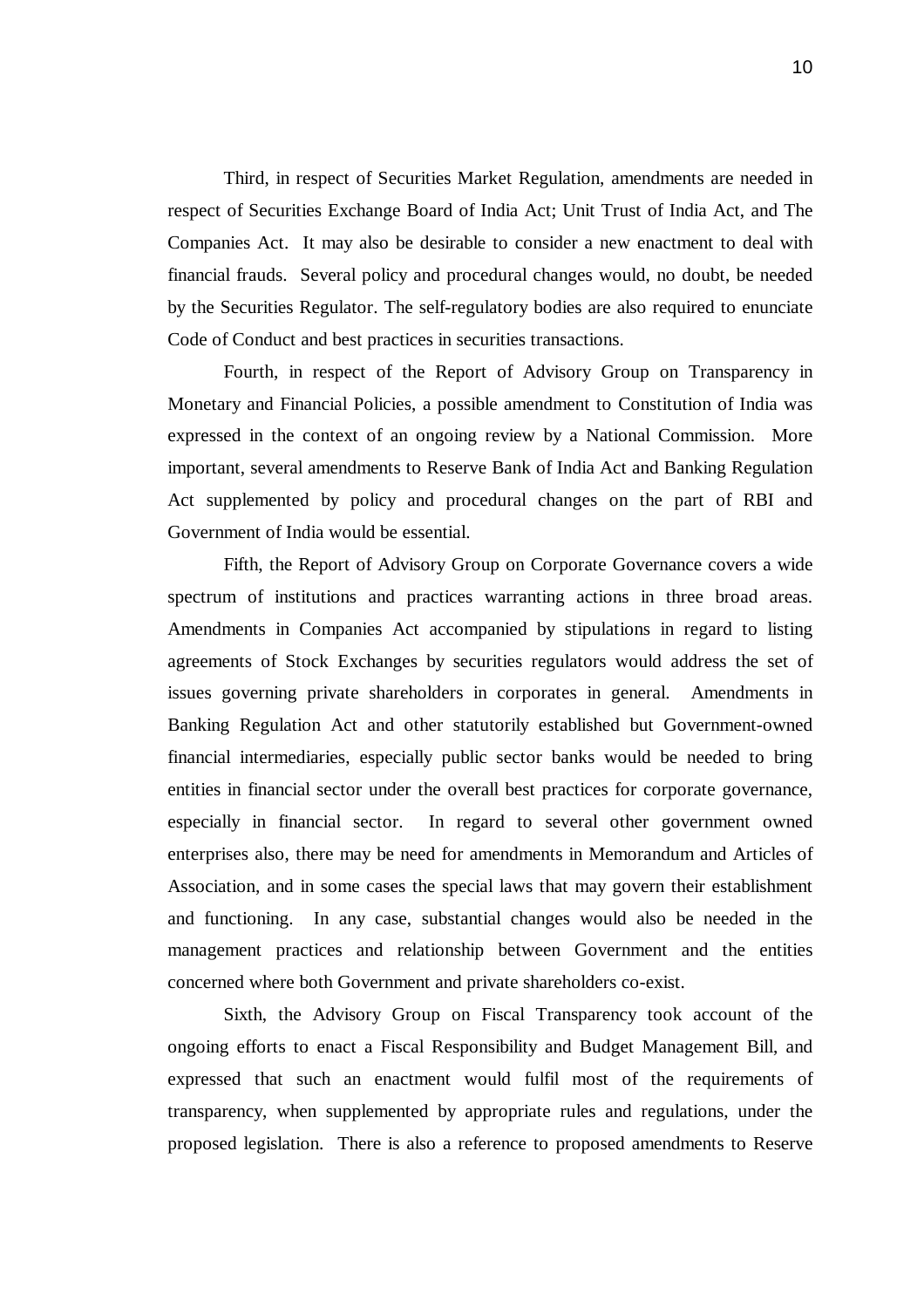Bank of India Act and Banking Regulations Act, which would, *inter alia*, address the issue of quasi-fiscal deficits.

Seventh, in regard to insurance, the Advisory Group found the legal framework to be upto international standards though a couple of amendments are suggested. However, several of the recommendations relate to the issuance of regulations by the Insurance Regulatory Authority.

Eighth, on issues relating to auditing, amendments are needed in respect of Companies Act, Income-tax Act and Chartered Accountants Act.

Ninth, the compliance with the Report on Data Dissemination needs no legislative change.

Finally, in regard to Bankruptcy Law, a new legislation on a comprehensive bankruptcy code is advocated. In addition, repeal of Sick Industries Companies Act, substitution of the institution of official liquidator with professional trustees, creation of dedicated bench of High Court etc. have been recommended. A special chapter on cross-border insolvency in line with the UNCITRAL model law has also been suggested. Similarly, in respect of market integrity, a new legislation relating to terrorism is under consideration while legislation to prevent money laundering is at an advanced stage of consideration. Procedural actions by Reserve Bank of India in regard to strengthening of Know-Your-Customer are also contemplated. Amendments to Banking Regulation Act are also expected to enhance the powers available to Reserve Bank in this regard.

#### **Current Legislative Process and Responsibilities**

It must be recognised that the legislative process is complex, particularly in a democratic polity. Many of the proposals are at different stages of processing. Thus, while Fiscal Responsibility and Budget Management Bill and Prevention of Money Laundering Bill have been returned to Government with opinion of Parliamentary Standing Committee, the Prevention of Terrorism Ordinance is likely to be repromulgated in a modified form. Proposals for amendment of Reserve Bank of India Act; Banking Regulations Act are already at final stages of consideration in Government. Matters relating to amendments to Indian Contract Act are still in the drafting stage. Some of the amendments to Companies Act are being processed in the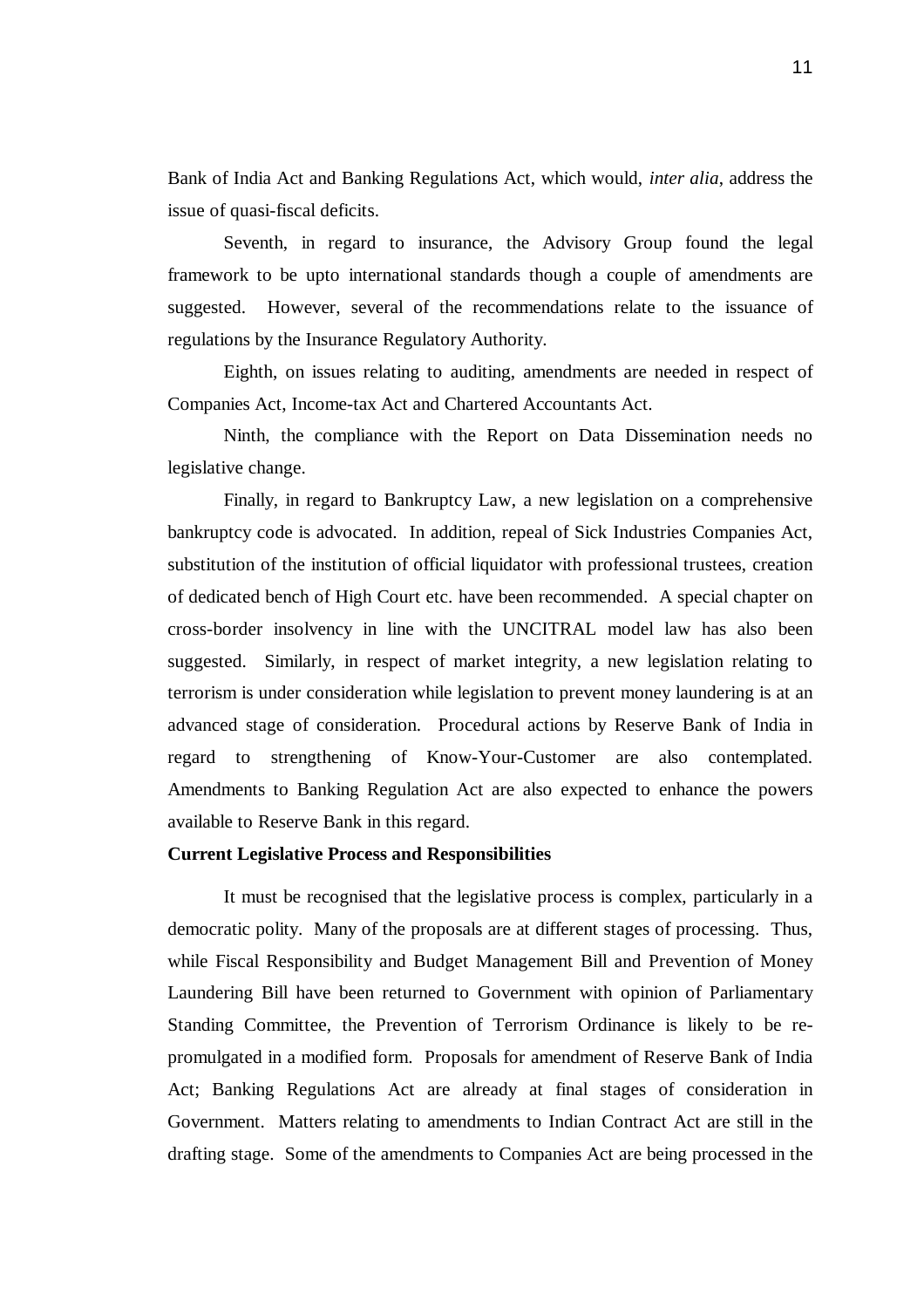Government, though some of them are not strictly in consonance with the recommendations of the Advisory Groups on Bankruptcy and Corporate Governance. Independent of this process, the Government had also created a Committee on law relating to insolvency and winding up of Companies, and based on the Committee's recommendations, the Government has introduced amendments to the Companies Act. On others, particularly in regard to Income Tax Act, action has not been initiated. On several aspects such as separation of debt management from monetary policy, policy decisions have been taken but the legislative process is yet to be commenced. There are several recommendations relating to transparency of monetary policy and publicly owned entities where consensus is yet to emerge.

It is interesting to note that the Reports on the Observance of Standards and Codes (ROSC) BY IMF, World Bank etc. draw heavily from the work of the Advisory Groups. These include fiscal transparency, monetary and financial policy transparency, banking supervision, securities market regulation, payments system and corporate governance.

On the whole, much of the responsibility of implementing the standards and codes falls on authorities charged with the responsibility of regulating various areas of the financial system such as the Department of Company Affairs (DCA) of the Ministry of Finance, Reserve Bank, Securities and Exchange Board of India (SEBI) and Insurance Regulatory and Development Authority (IRDA). A large number of recommendations could be implemented by self regulatory organisations specific to market segments such as the Indian Banks' Association (IBA), Fixed Income Money Market and Derivatives Association of India (FIMMDA), Association of Merchant Bankers (AMBI), Association of Mutual Funds of India (AMFI), Foreign Exchange Dealers' Association of India (FEDAI), Primary Dealers' Association of India (PDAI), and stock exchanges among others.

# **National Law Perspective and International Law on Standards and Codes**

The contribution of Professor Mario Giovanoli is pioneering and unique to the legal aspects of international financial standard setting. As mentioned by him, the standards currently monitored by Financial Stability Forum, by and large, belong to the category of rules which it has become customary to designate as "soft law". In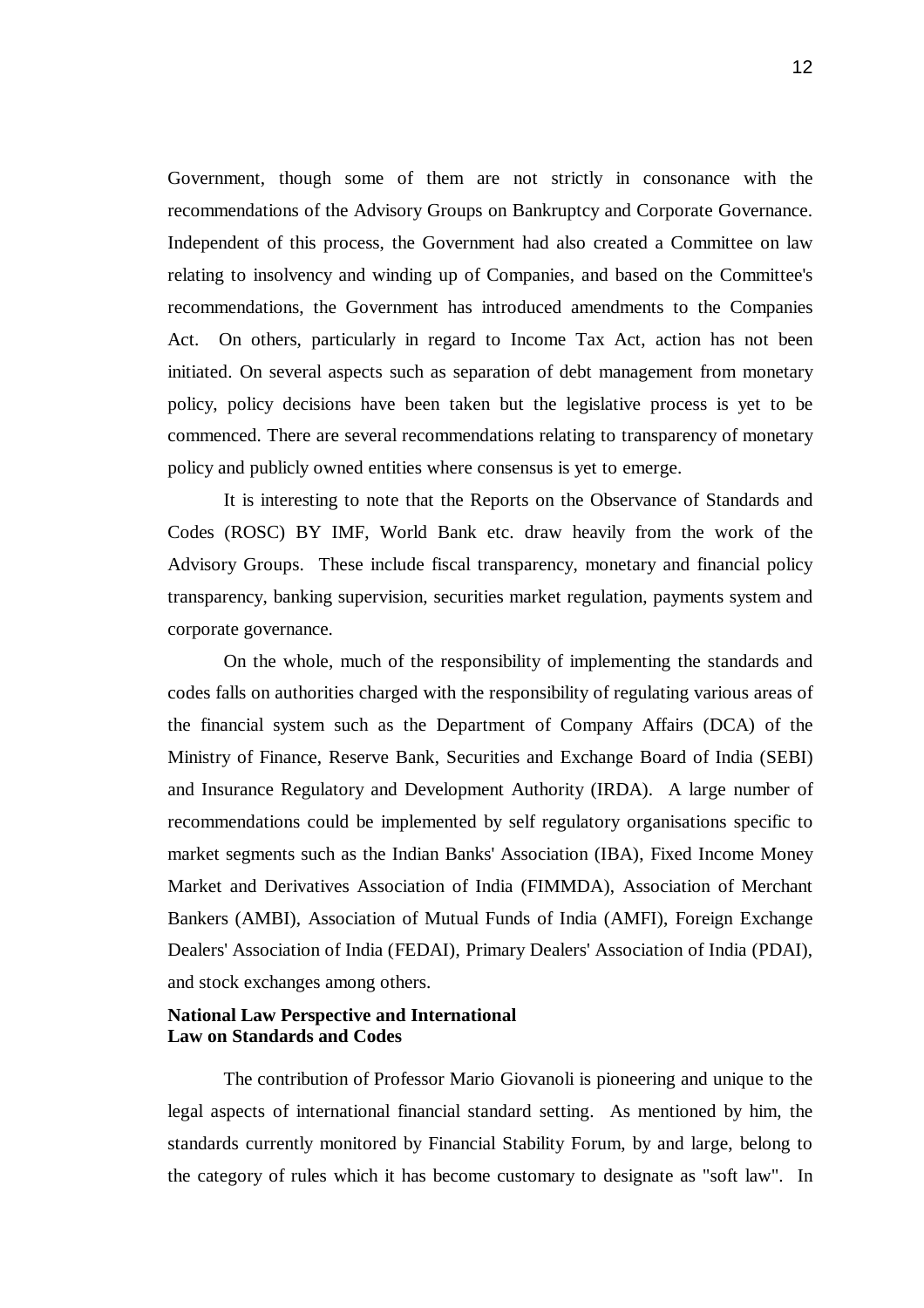this context, the three criteria suggested for positioning the standards in the gradation between "soft law" and "hard law" are very valid. These relate to degrees of obligation, precision and delegation.

On a very judgmental basis, most of the current processes relating to international financial standards (described in this paper in the Indian context) appear to be at the soft law end of the spectrum. The recent suggestion floated by Ms Ann Kreuger, First Deputy Managing Director of IMF, on new approach to Sovereign Debt restructuring, however, appears to be closest to the 'hard law' end of the spectrum. After describing the four key features of the proposed formal sovereign debt restructuring mechanism, the question of legal basis for such a mechanism is raised and answered in the following words. "If we are to restrict the ability of creditors to enforce their claims in national courts, then the mechanism must have the force of law in those countries where enforcement might be sought. It would not be enough to pass laws in a few leading countries. In practice, the mechanism must have the force of law universally. Otherwise, creditors will deliberately seek out the jurisdictions in which they have the best chance of enforcing their claims". While it is not appropriate to comment on this proposal which is still evolving, it is proposed to make some very general statements on the issue of national law in the overall setting of international law, based on the current approach and experience of India in regard to standards considered by Financial Stability Forum.

The approaches and processes in India clearly bring out the challenges being faced even in regard to the domestic legislative processes in India at this stage of national development and global integration. Further, there is clearly a significant 'soft law' element within the national legal framework for financial architecture, and much of the legal framework, if not the whole of it, is enabling rather than binding, thus circumscribing the scope for moving towards hard law in the foreseeable future. Moreover, the regulatory bodies have significant role in the implementation of many standards, thus imparting some discretion or considerable flexibility in regard to application of general principles. In particular, the inevitable role of self-regulatory bodies in regard to many of the standards makes it difficult to impact large elements of hardness to their soft law nature.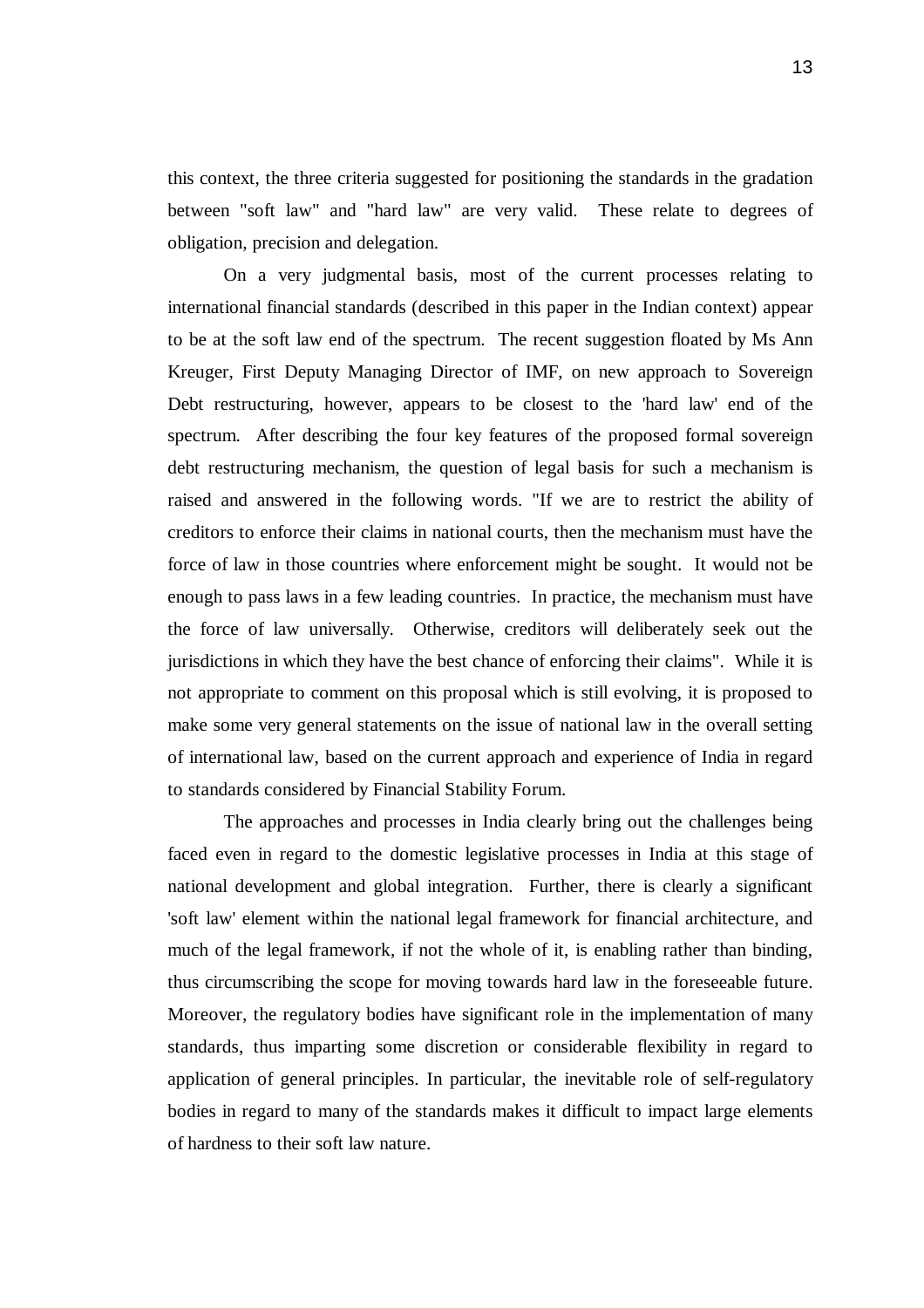However, there are several ways in which greater harmonisation could be encouraged. For example, model legislations like the one by Commonwealth Secretariat on money laundering will help both expeditious processing and relative clarity of concepts as well as definitions. This approach is of particular significance due to the predominant cross-border nature of money laundering operations.

Similarly, there can be a special chapter in bankruptcy law only in so far as cross-border insolvency issues are involved. Such an approach could be considered, keeping in view the UNCITRAL model law. For example, the Report of the Advisory Group on Bankruptcy Laws enunciates the scope of the special Chapter on crossborder insolvency. The Chapter applies where assistance is sought in India by a foreign court or a foreign representative in connection with foreign proceedings; or assistance is sought in a foreign State in connection with proceedings under the laws of India relating to insolvency; or foreign proceedings and proceedings under the laws of India relating to insolvency in respect of the same debtor are taking place concurrently; or creditors or other interested persons in a foreign State have an interest in requesting the commencement of, or participating in, proceedings under the laws of India relating to insolvency.

Finally, the recent experience of Enron and Arthur Andersen gives a new dimension to the institutional dynamics in financial structures and transactions revolving around 'conflicts of interests' among the participants and political or diplomatic forces operating at transnational level on matters which should strictly be commercial.

#### **Conclusion**

To conclude, the complexities relating to the global financial system in the context of strong national interests continuing to dominate public policy viewed in the light of Indian experience warrant, more than a legal basis, emphasis on three aspects, namely (i) the standards may be set domestically with a recognition that they have some international dimension also; (ii) the processes of setting, prioritising, incentivising, monitoring and reorienting should be consultative and participative in both domestic and international dimensions; and (iii) effective implementation is a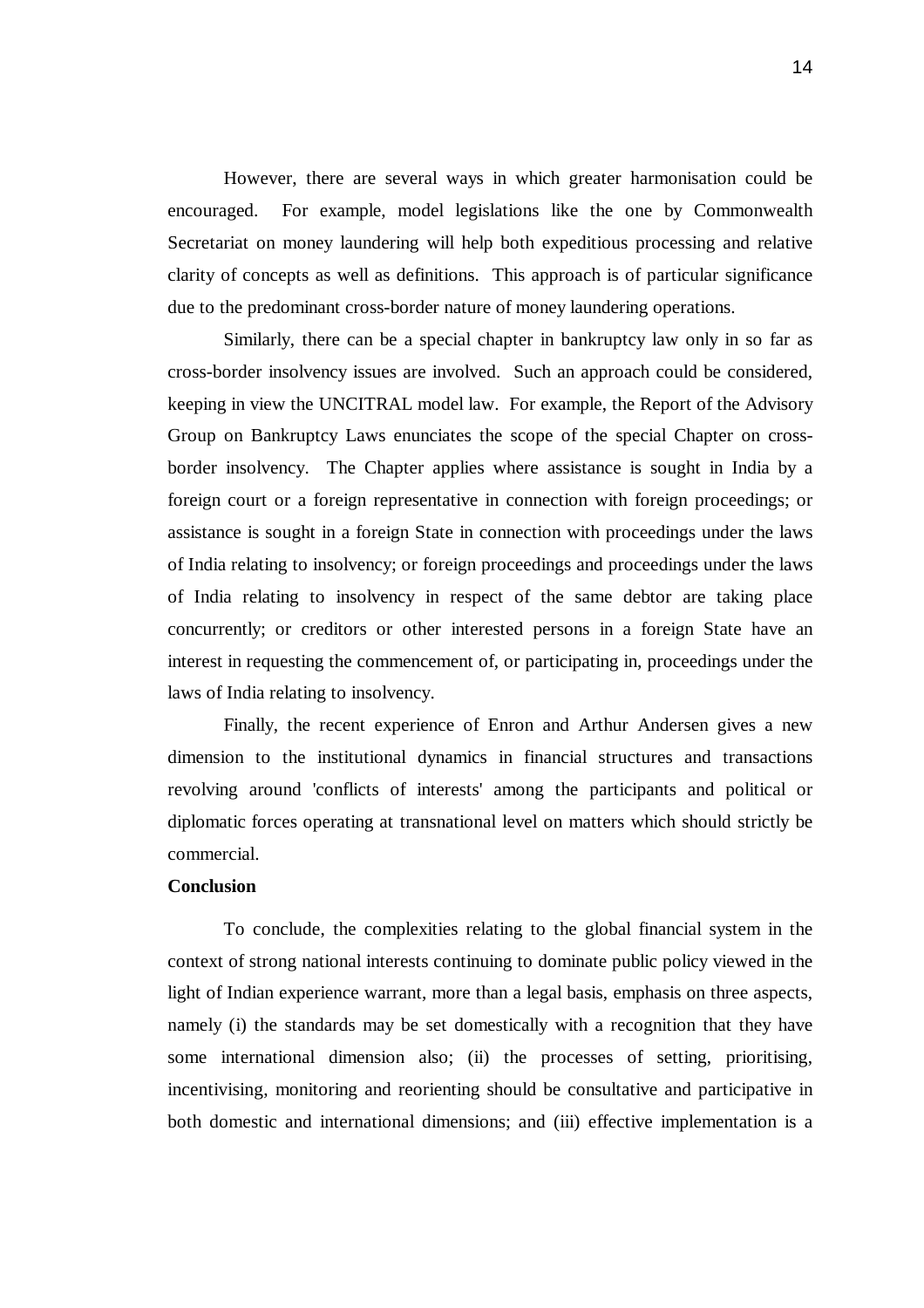complex and varied process with domestic legal framework being one enabling factor at this juncture.